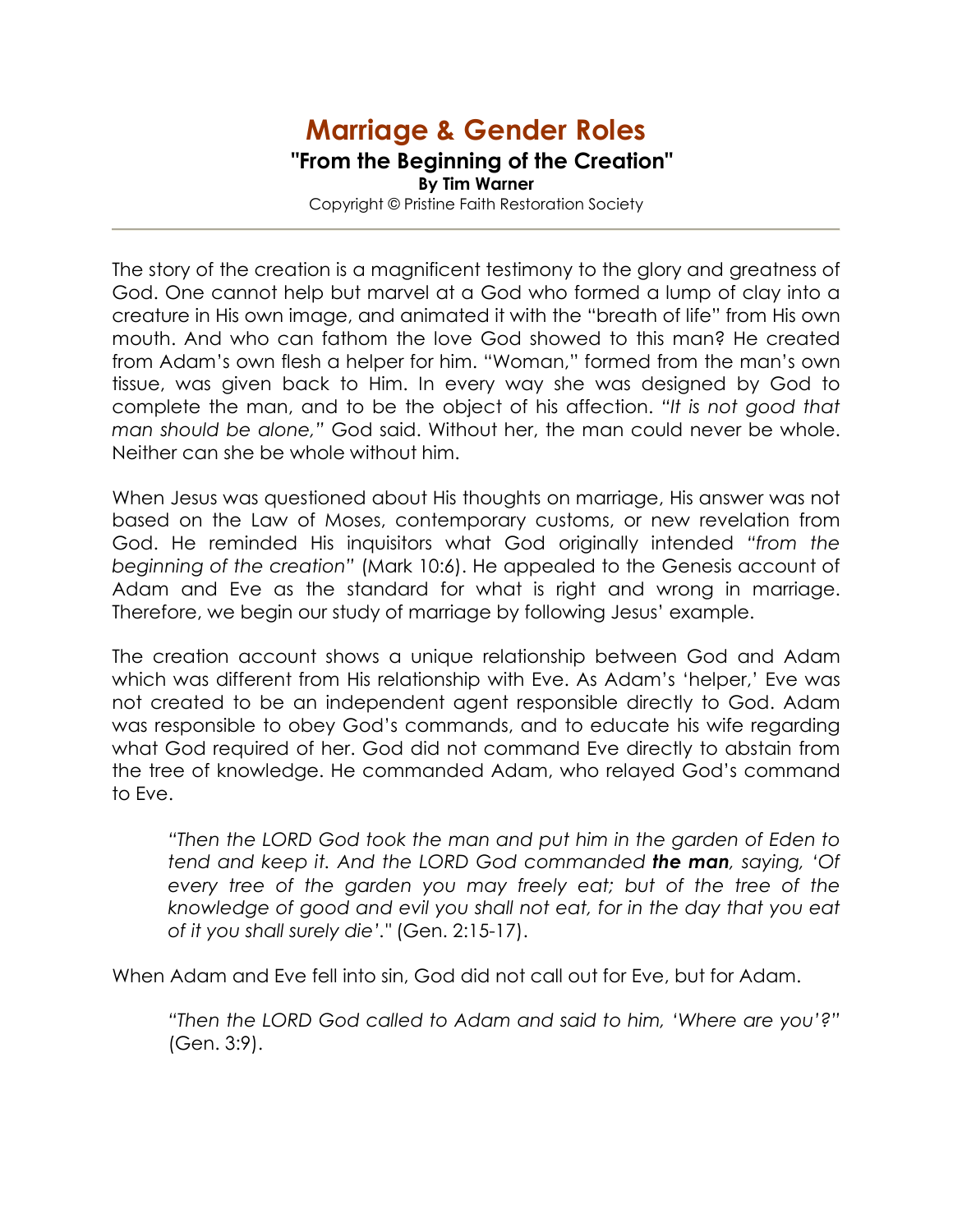God held the man responsible for the actions of both he and his wife because he was responsible for fully communicating God's commands to his wife. The KJV renders this best: "Hast **thou** [singular] eaten of the tree, whereof I commanded **thee** [singular] that **thou** [singular] shouldest not eat?" (Gen. 3:11 KJV). When speaking generally about food, God told both Adam and Eve what they could eat.

"And God said, Behold, I have given you every herb bearing seed, which is upon the face of all the earth, and every tree, in the which is the fruit of a tree yielding seed; to you it shall be for meat." (Gen. 1:29 KJV).

Both occurrences of "you" are plural. But, when God called Adam to give an account of their sin, He used only the singular.

When Adam was approached by God about his sin, he blamed Eve. "The woman whom You gave to be with me, she gave me of the tree, and I ate" (verse 12). But, God was not impressed with Adam's excuse. As far as God was concerned, Adam was ultimately responsible, and he was punished accordingly. Why should modern Christian men expect a different reaction from God today if they shirk their responsibility and bow to pressure from their wives to deviate from God's commands? Husbands are responsible for communicating God's commands to their wives, and will be held responsible for their wives' disobedience if they fail to do so, or fail to do what is right even if their wives will not.

This concept may seem strange to modern "westernized" Christians. But, our pop culture's thinking regarding gender roles, equality, a 50-50 partnership, etc., is an anomaly in world history. The role of the man as head and priest of his wife and family has been unquestioned tradition in Jewish and Christian societies from the creation until recent times.

The Law of Moses commanded all males to appear before the Lord at the Temple three times a year (Deut. 16:16). The husband was the representative of his wife and children before God. Women were not permitted to approach God in the Temple's "Court of Israel."

Under the New Covenant, women were given a much greater role than permitted under the Law of Moses. They clearly took part in the public worship of the early churches and partook of the Lord's table along with the men. But, restrictions were placed on women that were not placed on men with regard to public speaking, particularly teaching. The restrictions were intended to preserve the roles originated by God at the creation.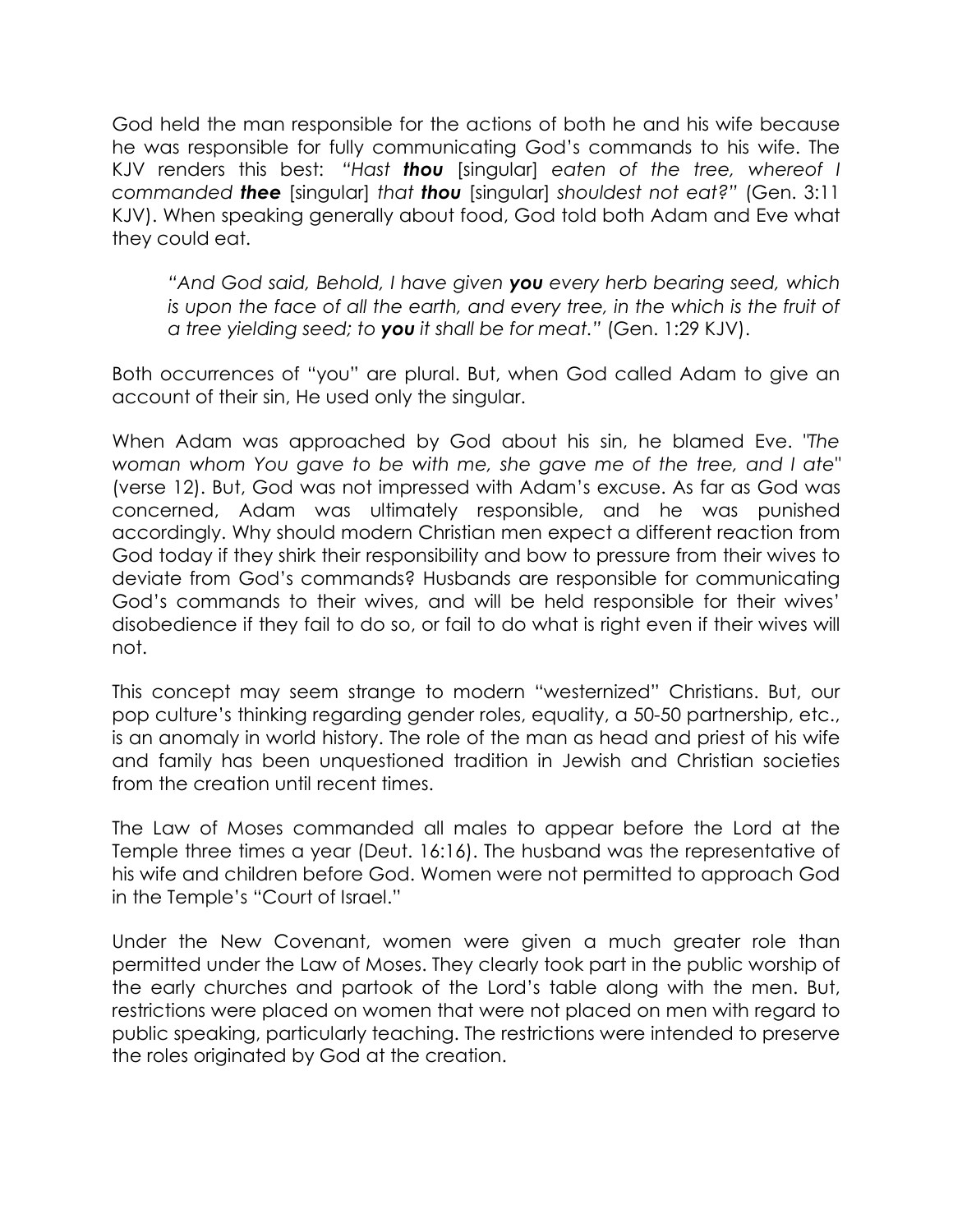The Apostle Paul reminded the Corinthian congregation of the husband's role as head of his wife. "But I want you to know that the head of every man is Christ, the head of woman is man, and the head of Christ is God"(1 Cor. 11:3). He repeated the same principle in his letter to the Ephesians. "Wives, submit to your own husbands, as to the Lord. For the husband is head of the wife, as also Christ is head of the church; and He is the Savior of the body. Therefore, **just as** the church is subject to Christ, so let the wives be to their own husbands in everything" (Eph 5:22-24).

The word "as" is translated from the Greek word "ως." It expresses some kind of equivalence between two different things or actions, meaning "in this way" or "just as." This word appears twice in the above quote. In essence, Paul wrote that the wife is to submit to her husband as though her husband were Christ himself! That is, he stands in the place of Christ for her. She is not to try to bypass him any more than one can bypass Christ to get to the Father. Jesus said, "No one comes to the Father except through me." (John 14:6). Paul went on to write that the husband is the head of his wife in the same way that Christ is the head of the Church. It should be as inconceivable for the Christian wife to approach God while not submitting to her husband as it would be for a man to approach the Father while refusing to submit to Jesus Christ. This is the teaching of the New Testament. Yet a feminized view has replaced the biblical teaching in modern western Christianity. Do we really think that our "progressive" thinking somehow changes God Himself? Insubordinate Christian wives may think they are pleasing God, but they are only deceiving themselves. Similarly, Christian men who seek to please their wives by shirking their responsibility to be the head and priest of their wives do not please God.

We should point out that nowhere does Scripture teach that "women" as a class are to be subject to "men" as a class. The subordination is related only within the marriage covenant, the wife submitting to her own husband, not to other men. There is no biblical reason to suppose that in society women are inferior to men, or must submit to any man but her own husband.

While God held Adam ultimately responsible for Eve, she too had to bear her punishment. Eve's excuse was, "the Serpent made me do it." Indeed, Satan is a very clever foe. From the very beginning he saw the potential to ruin God's plan by using His most beautiful creation, the woman. He saw vulnerability in her subordinate position, and exploited it. No doubt he saw Adam's vulnerability as well, his fondness for Eve above his loyalty to God. Deception for Eve was subtle, but deadly. Eve knew only what Adam had relayed to her, God's command not to eat of the Tree of Knowledge under penalty of death.

Satan approached Eve when she was alone with a new twist on what Adam had told her. He pretended to give her additional knowledge of God and His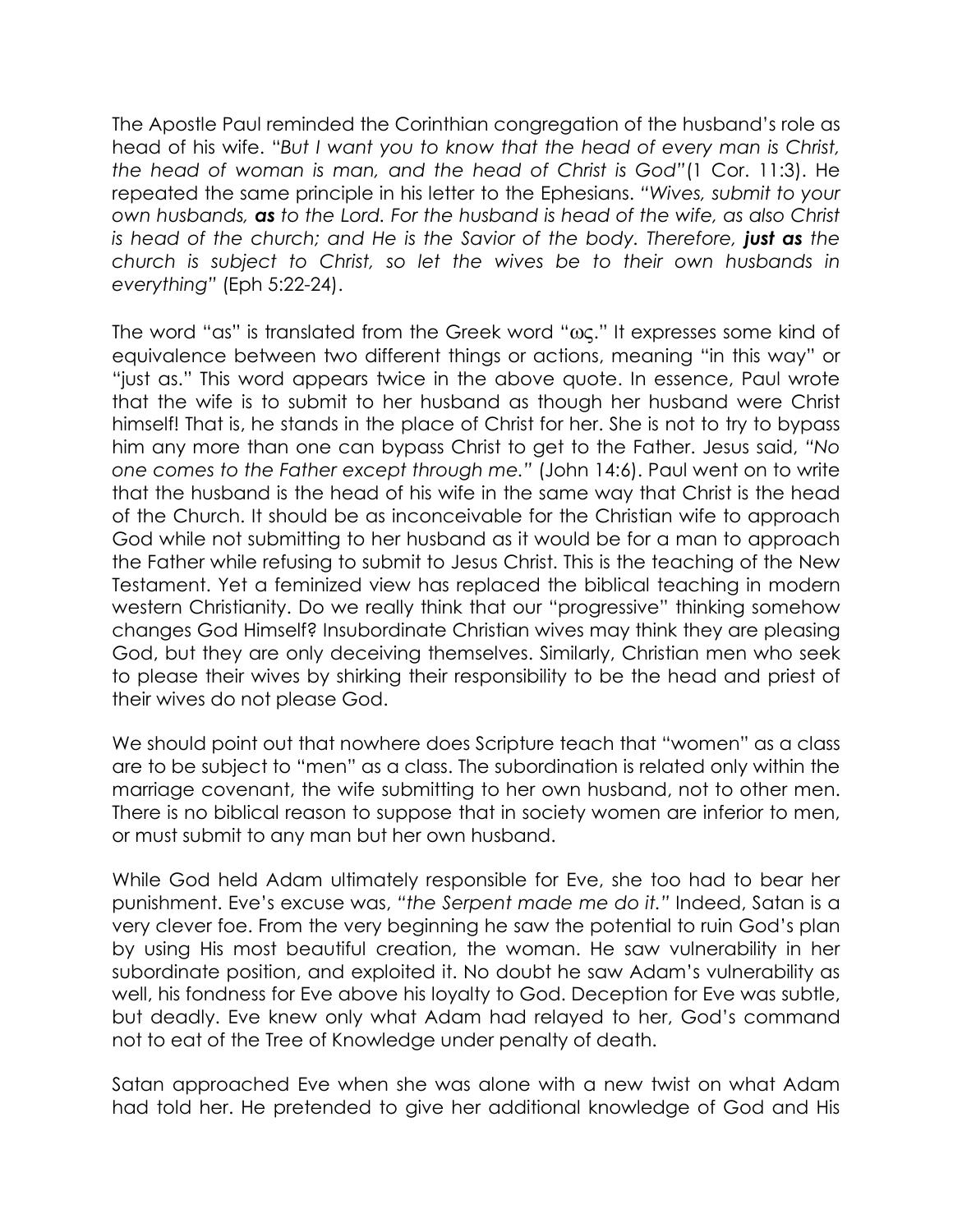motives, knowledge even beyond what Adam had told her. The Serpent told her that God was trying to hold her back from reaching her full potential. She and Adam could be "as gods" if they ate of that tree. "Equality," not only with Adam but with God Himself, was the bait Satan used. Indeed, if knowing both good and evil is equivalent to being "as gods," then Satan was telling the truth. Once they ate, they indeed gained knowledge. Formerly, they knew only "good" from the Creator. Now, Satan had introduced them to "evil." Its consequences were immediate. They "knew" they were naked and they "knew" sin. From that instant the process of aging and death began. Yes, God had kept this experiential knowledge from them, just as Satan said. But He did so for their good. Perhaps "knowing" evil was not such a good idea after all! But it was too late. The mistake could not be undone.

Satan lied to Eve, however, regarding the consequences of sin. He contradicted God's warning. God said "You shall surely die." Satan told her, "You shall not surely die." The deception Eve embraced ultimately meant the death penalty for herself, Adam, their children, and every descendant of the first couple.

Lest we think Eve committed the ultimate sin, we need to remember that the Apostle Paul placed the blame squarely at Adam's feet alone. Yes, Eve sinned first. But, the sequence in which they sinned was not the criterion by which God judged responsibility.

"... $[T]$ hrough **one man** sin entered the world, and death through sin, ... by the one man's offense death reigned through the one." (Rom 5:12,17).

God held Adam, as the legal head of his wife, responsible for both of their sins.

The Genesis story is not given to merely satisfy our curiosity about our origins. It was meant to convey certain principles by which all men and women who are in subjection to God are to live. This extends to modern Christian husbands and wives, as well as the roles of the genders in the local churches. As we saw above, the Apostle Paul taught that in marriage the Christian man is the head of his wife in the same way Christ is the head of the Church. Yet, the New Testament points us back to the first couple even when defining the roles of the genders in local church order.

When Paul wrote to Timothy regarding local church order, he said, "Let a woman learn in silence with all submission. And I do not permit a woman to teach or to have authority over a man, but to be in silence." (1 Tim. 2:11-12). Many claim Paul had purely cultural concerns in mind that no longer apply. Yet, he immediately gave the reason for his instructions. It had nothing to do with culture and everything to do with the story of the first couple. "For Adam was formed first, then Eve. And Adam was not deceived, but the woman being